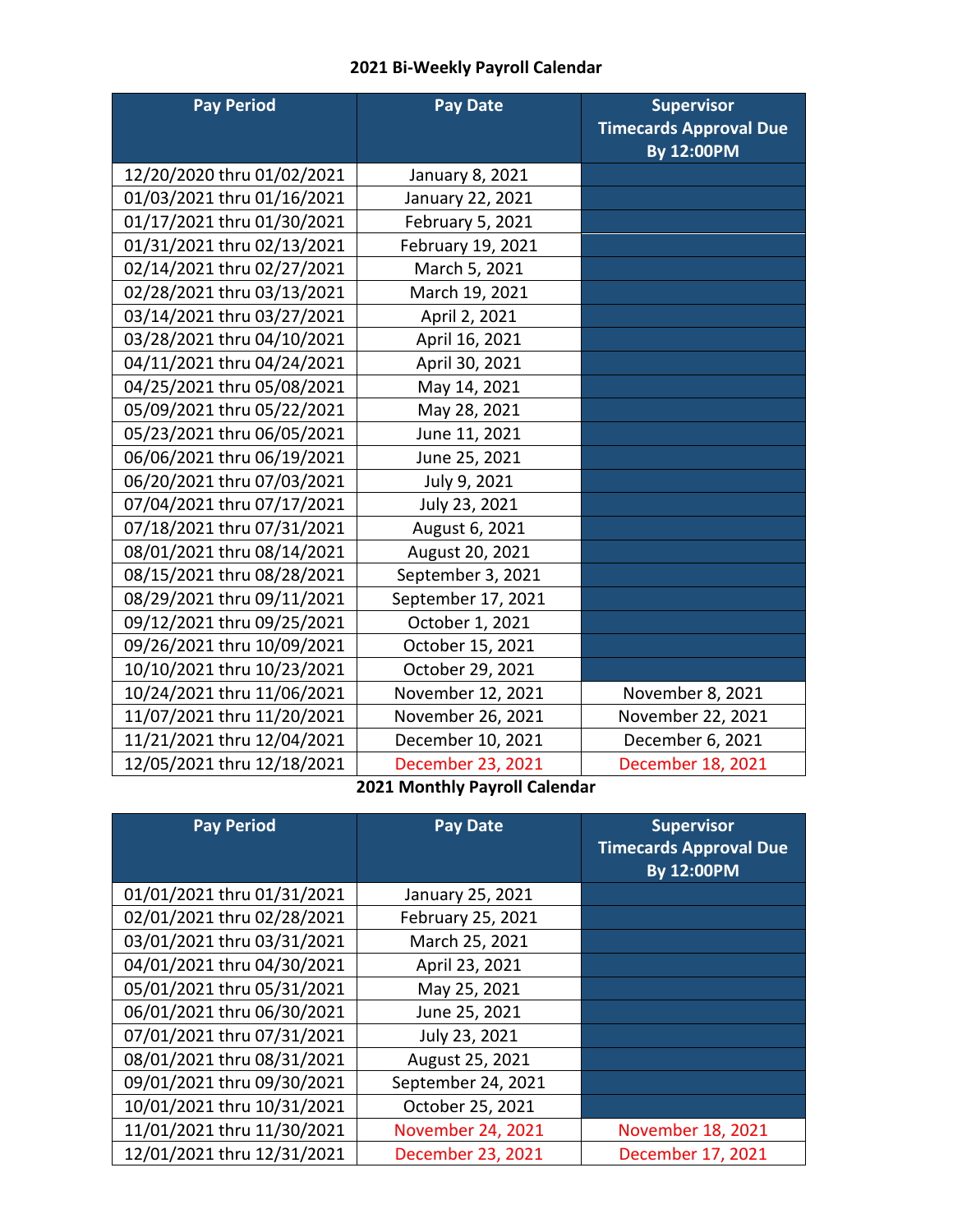## **2021-2022 Work Study Payroll**

| <b>Start Date</b> | <b>End Date</b> | <b>Pay Date</b> | <b>Supervisor</b><br><b>Timecards Approval Due</b><br><b>By 12:00PM</b> |
|-------------------|-----------------|-----------------|-------------------------------------------------------------------------|
| 8/24/2021         | 9/25/2021       | 10/5/2021       |                                                                         |
| 9/26/2021         | 10/23/2021      | 11/5/2021       |                                                                         |
| 10/24/2021        | 11/25/2021      | 12/3/2021       | 11/29/21                                                                |
| 11/26/2021        | 12/15/2021      | 12/23/21        | 12/17/21                                                                |
| 12/16/2021        | 1/25/2022       | 2/4/2022        | 1/31/22                                                                 |
| 1/26/2022         | 2/25/2022       | 3/4/2022        | 2/28/22                                                                 |
| 2/26/2022         | 3/25/2022       | 4/5/2022        | 3/30/22                                                                 |
| 3/26/2022         | 4/25/2022       | 5/5/2022        | 4/29/22                                                                 |
| 4/26/2022         | 5/10/2022       | 5/19/22         | 5/16/22                                                                 |

## **2022 Bi-Weekly Payroll Calendar**

| <b>Pay Period</b>          | <b>Pay Date</b>    | <b>Supervisor</b><br><b>Timecards Approval Due</b><br>By 12:00PM |
|----------------------------|--------------------|------------------------------------------------------------------|
| 12/19/2021 thru 01/01/2022 | January 7, 2022    | January 3, 2022                                                  |
| 01/02/2022 thru 01/15/2022 | January 21, 2022   | January 17, 2022                                                 |
| 01/16/2022 thru 01/29/2022 | February 4, 2022   | January 31, 2022                                                 |
| 01/30/2022 thru 02/12/2022 | February 18, 2022  | February 14, 2022                                                |
| 02/13/2022 thru 02/26/2022 | March 4, 2022      | February 28, 2022                                                |
| 02/27/2022 thru 03/12/2022 | March 18, 2022     | March 14, 2022                                                   |
| 03/13/2022 thru 03/26/2022 | April 1, 2022      | March 28, 2022                                                   |
| 03/27/2022 thru 04/09/2022 | April 15, 2022     | April 11, 2022                                                   |
| 04/10/2022 thru 04/23/2022 | April 29, 2022     | April 25, 2022                                                   |
| 04/24/2022 thru 05/07/2022 | May 13, 2022       | May 9, 2022                                                      |
| 05/08/2022 thru 05/21/2022 | May 27, 2022       | May 23, 2022                                                     |
| 05/22/2022 thru 06/04/2022 | June 10, 2022      | June 6, 2022                                                     |
| 06/05/2022 thru 06/18/2022 | June 24, 2022      | June 20, 2022                                                    |
| 06/19/2022 thru 07/02/2022 | July 8, 2022       | July 4, 2022                                                     |
| 07/03/2022 thru 07/16/2022 | July 22, 2022      | July 18, 2022                                                    |
| 07/17/2022 thru 07/30/2022 | August 5, 2022     | August 1, 2022                                                   |
| 07/31/2022 thru 08/13/2022 | August 19, 2022    | August 15, 2022                                                  |
| 08/14/2022 thru 08/27/2022 | September 2, 2022  | August 29, 2022                                                  |
| 08/28/2022 thru 09/10/2022 | September 16, 2022 | September 12, 2022                                               |
| 09/11/2022 thru 09/24/2022 | September 30, 2022 | September 26, 2022                                               |
| 09/25/2022 thru 10/08/2022 | October 14, 2022   | October 10, 2022                                                 |
| 10/09/2022 thru 10/22/2022 | October 28, 2022   | October 24, 2022                                                 |
| 10/23/2022 thru 11/05/2022 | November 11, 2022  | November 7, 2022                                                 |
| 11/06/2022 thru 11/19/2022 | November 25, 2022  | <b>November 21, 2022</b>                                         |
| 11/20/2022 thru 12/03/2022 | December 9, 2022   | December 5, 2022                                                 |
| 12/04/2022 thru 12/17/2022 | December 23, 2022  | December 19, 2022                                                |
| 12/18/2022 thru 12/31/2022 | January 6, 2023    | January 2, 2023                                                  |